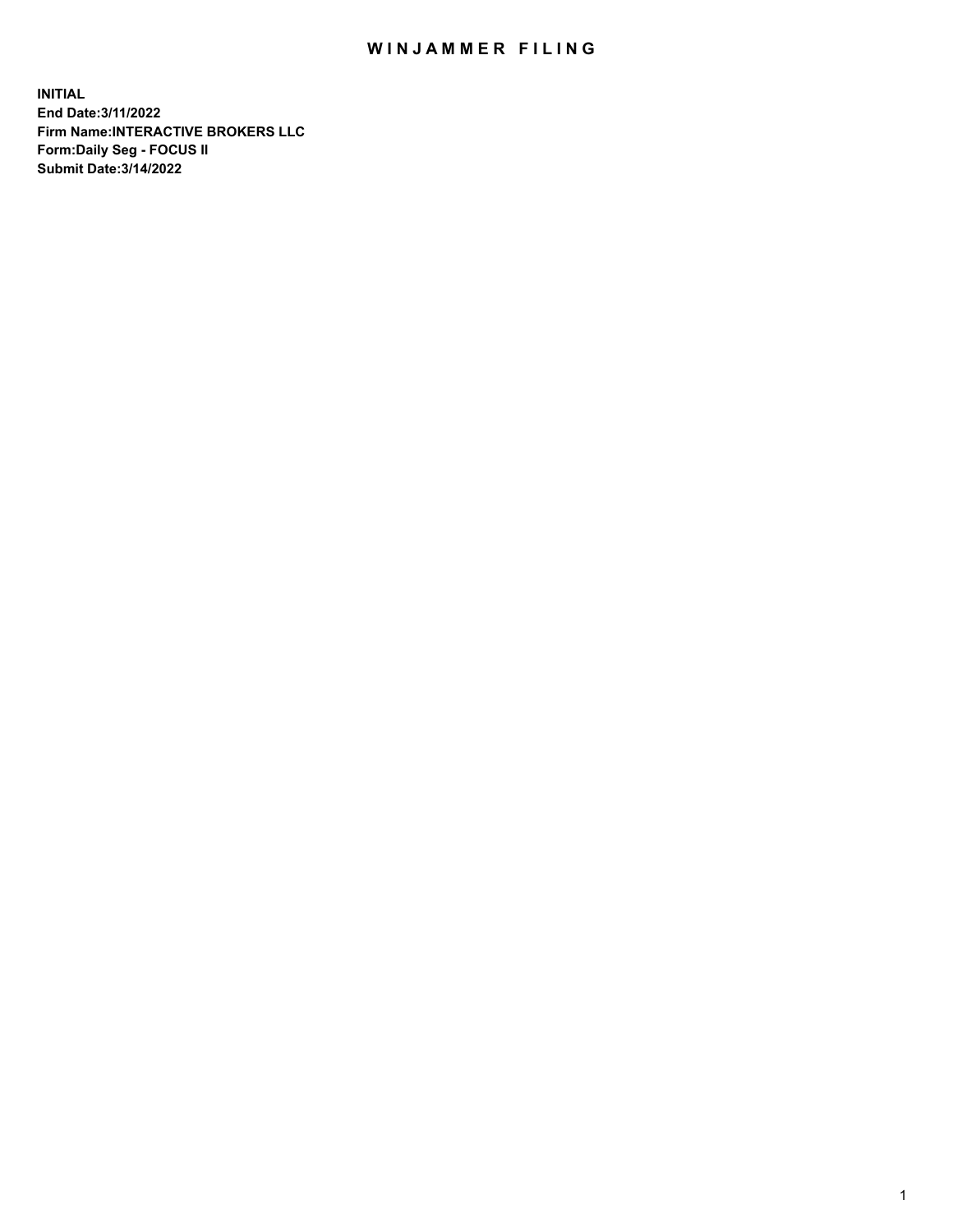**INITIAL End Date:3/11/2022 Firm Name:INTERACTIVE BROKERS LLC Form:Daily Seg - FOCUS II Submit Date:3/14/2022 Daily Segregation - Cover Page**

| Name of Company                                                                                                                                                                                                                                                                                                               | <b>INTERACTIVE BROKERS LLC</b>                                                                  |  |
|-------------------------------------------------------------------------------------------------------------------------------------------------------------------------------------------------------------------------------------------------------------------------------------------------------------------------------|-------------------------------------------------------------------------------------------------|--|
| <b>Contact Name</b>                                                                                                                                                                                                                                                                                                           | James Menicucci                                                                                 |  |
| <b>Contact Phone Number</b>                                                                                                                                                                                                                                                                                                   | 203-618-8085                                                                                    |  |
| <b>Contact Email Address</b>                                                                                                                                                                                                                                                                                                  | jmenicucci@interactivebrokers.c<br><u>om</u>                                                    |  |
| FCM's Customer Segregated Funds Residual Interest Target (choose one):<br>a. Minimum dollar amount: ; or<br>b. Minimum percentage of customer segregated funds required:% ; or<br>c. Dollar amount range between: and; or<br>d. Percentage range of customer segregated funds required between:% and%.                        | $\overline{\mathbf{0}}$<br>$\overline{\mathbf{0}}$<br>155,000,000 245,000,000<br>0 <sub>0</sub> |  |
| FCM's Customer Secured Amount Funds Residual Interest Target (choose one):<br>a. Minimum dollar amount: ; or<br>b. Minimum percentage of customer secured funds required:%; or<br>c. Dollar amount range between: and; or<br>d. Percentage range of customer secured funds required between:% and%.                           | $\overline{\mathbf{0}}$<br>$\overline{\mathbf{0}}$<br>80,000,000 120,000,000<br>0 <sub>0</sub>  |  |
| FCM's Cleared Swaps Customer Collateral Residual Interest Target (choose one):<br>a. Minimum dollar amount: ; or<br>b. Minimum percentage of cleared swaps customer collateral required:%; or<br>c. Dollar amount range between: and; or<br>d. Percentage range of cleared swaps customer collateral required between:% and%. | $\overline{\mathbf{0}}$<br>$\overline{\mathbf{0}}$<br>0 <sub>0</sub><br>0 <sub>0</sub>          |  |

Attach supporting documents CH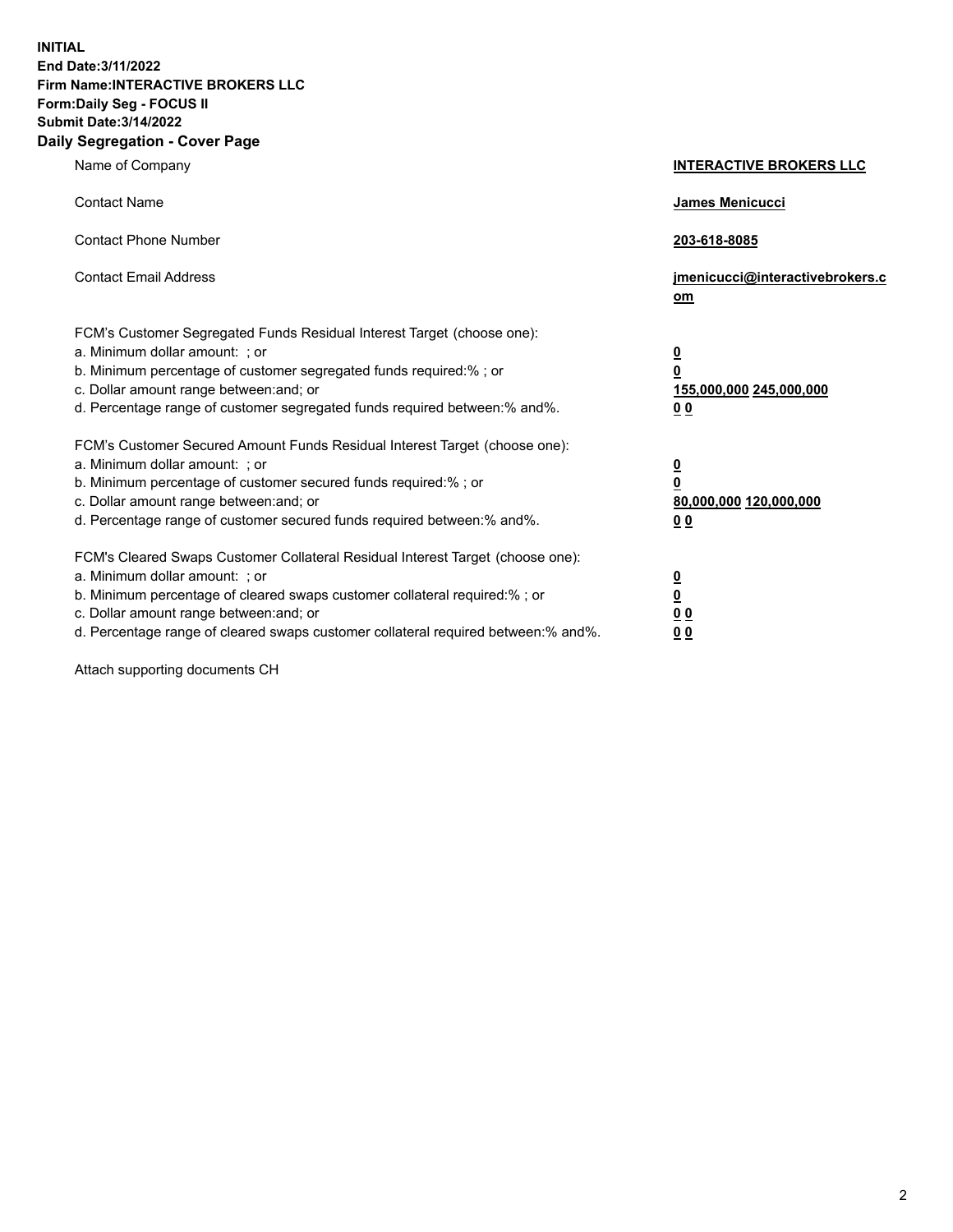**INITIAL End Date:3/11/2022 Firm Name:INTERACTIVE BROKERS LLC Form:Daily Seg - FOCUS II Submit Date:3/14/2022 Daily Segregation - Secured Amounts**

## Foreign Futures and Foreign Options Secured Amounts Amount required to be set aside pursuant to law, rule or regulation of a foreign government or a rule of a self-regulatory organization authorized thereunder **0** [7305] 1. Net ledger balance - Foreign Futures and Foreign Option Trading - All Customers A. Cash **520,402,622** [7315] B. Securities (at market) **0** [7317] 2. Net unrealized profit (loss) in open futures contracts traded on a foreign board of trade **-21,969,725** [7325] 3. Exchange traded options a. Market value of open option contracts purchased on a foreign board of trade **98,961** [7335] b. Market value of open contracts granted (sold) on a foreign board of trade **-7,556** [7337] 4. Net equity (deficit) (add lines 1. 2. and 3.) **498,524,302** [7345] 5. Account liquidating to a deficit and account with a debit balances - gross amount **8,079** [7351] Less: amount offset by customer owned securities **0** [7352] **8,079** [7354] 6. Amount required to be set aside as the secured amount - Net Liquidating Equity Method (add lines 4 and 5) **498,532,381** [7355] 7. Greater of amount required to be set aside pursuant to foreign jurisdiction (above) or line 6. **498,532,381** [7360] FUNDS DEPOSITED IN SEPARATE REGULATION 30.7 ACCOUNTS 1. Cash in banks A. Banks located in the United States **16,296,679** [7500] B. Other banks qualified under Regulation 30.7 **0** [7520] **16,296,679** [7530] 2. Securities A. In safekeeping with banks located in the United States **482,065,750** [7540] B. In safekeeping with other banks qualified under Regulation 30.7 **0** [7560] **482,065,750** [7570] 3. Equities with registered futures commission merchants A. Cash **0** [7580] B. Securities **0** [7590] C. Unrealized gain (loss) on open futures contracts **0** [7600] D. Value of long option contracts **0** [7610] E. Value of short option contracts **0** [7615] **0** [7620] 4. Amounts held by clearing organizations of foreign boards of trade A. Cash **0** [7640] B. Securities **0** [7650] C. Amount due to (from) clearing organization - daily variation **0** [7660] D. Value of long option contracts **0** [7670] E. Value of short option contracts **0** [7675] **0** [7680] 5. Amounts held by members of foreign boards of trade A. Cash **131,758,741** [7700] B. Securities **0** [7710] C. Unrealized gain (loss) on open futures contracts **-7,588,934** [7720] D. Value of long option contracts **98,961** [7730] E. Value of short option contracts **-7,556** [7735] **124,261,212** [7740] 6. Amounts with other depositories designated by a foreign board of trade **0** [7760] 7. Segregated funds on hand **0** [7765] 8. Total funds in separate section 30.7 accounts **622,623,641** [7770] 9. Excess (deficiency) Set Aside for Secured Amount (subtract line 7 Secured Statement Page 1 from Line 8) **124,091,260** [7380] 10. Management Target Amount for Excess funds in separate section 30.7 accounts **80,000,000** [7780] 11. Excess (deficiency) funds in separate 30.7 accounts over (under) Management Target **44,091,260** [7785]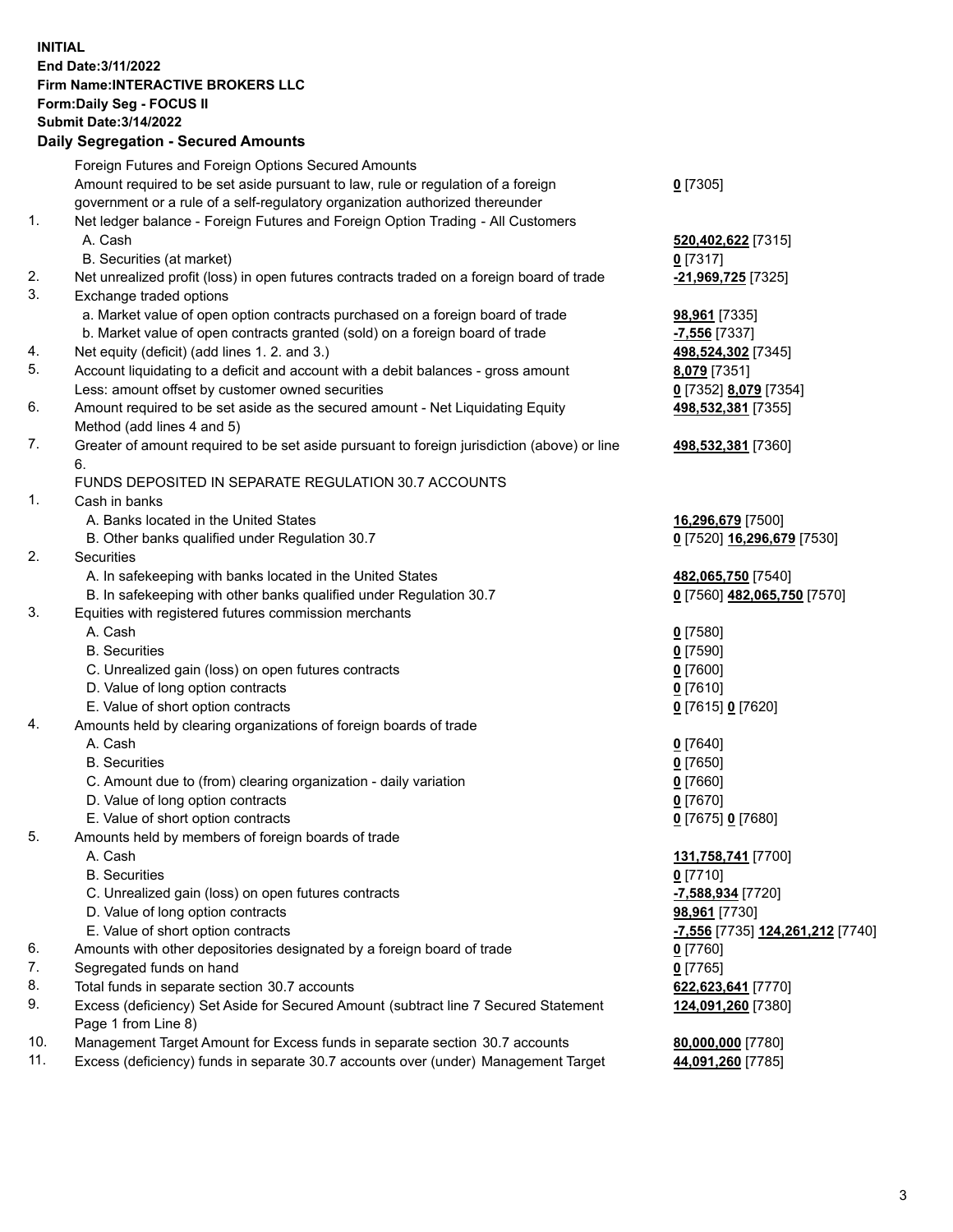**INITIAL End Date:3/11/2022 Firm Name:INTERACTIVE BROKERS LLC Form:Daily Seg - FOCUS II Submit Date:3/14/2022 Daily Segregation - Segregation Statement** SEGREGATION REQUIREMENTS(Section 4d(2) of the CEAct) 1. Net ledger balance A. Cash **8,217,931,755** [7010] B. Securities (at market) **0** [7020] 2. Net unrealized profit (loss) in open futures contracts traded on a contract market **272,463,407** [7030] 3. Exchange traded options A. Add market value of open option contracts purchased on a contract market **903,668,890** [7032] B. Deduct market value of open option contracts granted (sold) on a contract market **-808,019,753** [7033] 4. Net equity (deficit) (add lines 1, 2 and 3) **8,586,044,299** [7040] 5. Accounts liquidating to a deficit and accounts with debit balances - gross amount **1,120,384** [7045] Less: amount offset by customer securities **0** [7047] **1,120,384** [7050] 6. Amount required to be segregated (add lines 4 and 5) **8,587,164,683** [7060] FUNDS IN SEGREGATED ACCOUNTS 7. Deposited in segregated funds bank accounts A. Cash **921,442,303** [7070] B. Securities representing investments of customers' funds (at market) **5,511,216,430** [7080] C. Securities held for particular customers or option customers in lieu of cash (at market) **0** [7090] 8. Margins on deposit with derivatives clearing organizations of contract markets A. Cash **1,370,282,655** [7100] B. Securities representing investments of customers' funds (at market) **877,340,879** [7110] C. Securities held for particular customers or option customers in lieu of cash (at market) **0** [7120] 9. Net settlement from (to) derivatives clearing organizations of contract markets **37,219,799** [7130] 10. Exchange traded options A. Value of open long option contracts **903,668,890** [7132] B. Value of open short option contracts **-808,019,753** [7133] 11. Net equities with other FCMs A. Net liquidating equity **0** [7140] B. Securities representing investments of customers' funds (at market) **0** [7160] C. Securities held for particular customers or option customers in lieu of cash (at market) **0** [7170] 12. Segregated funds on hand **0** [7150] 13. Total amount in segregation (add lines 7 through 12) **8,813,151,203** [7180] 14. Excess (deficiency) funds in segregation (subtract line 6 from line 13) **225,986,520** [7190] 15. Management Target Amount for Excess funds in segregation **155,000,000** [7194]

16. Excess (deficiency) funds in segregation over (under) Management Target Amount Excess

**70,986,520** [7198]